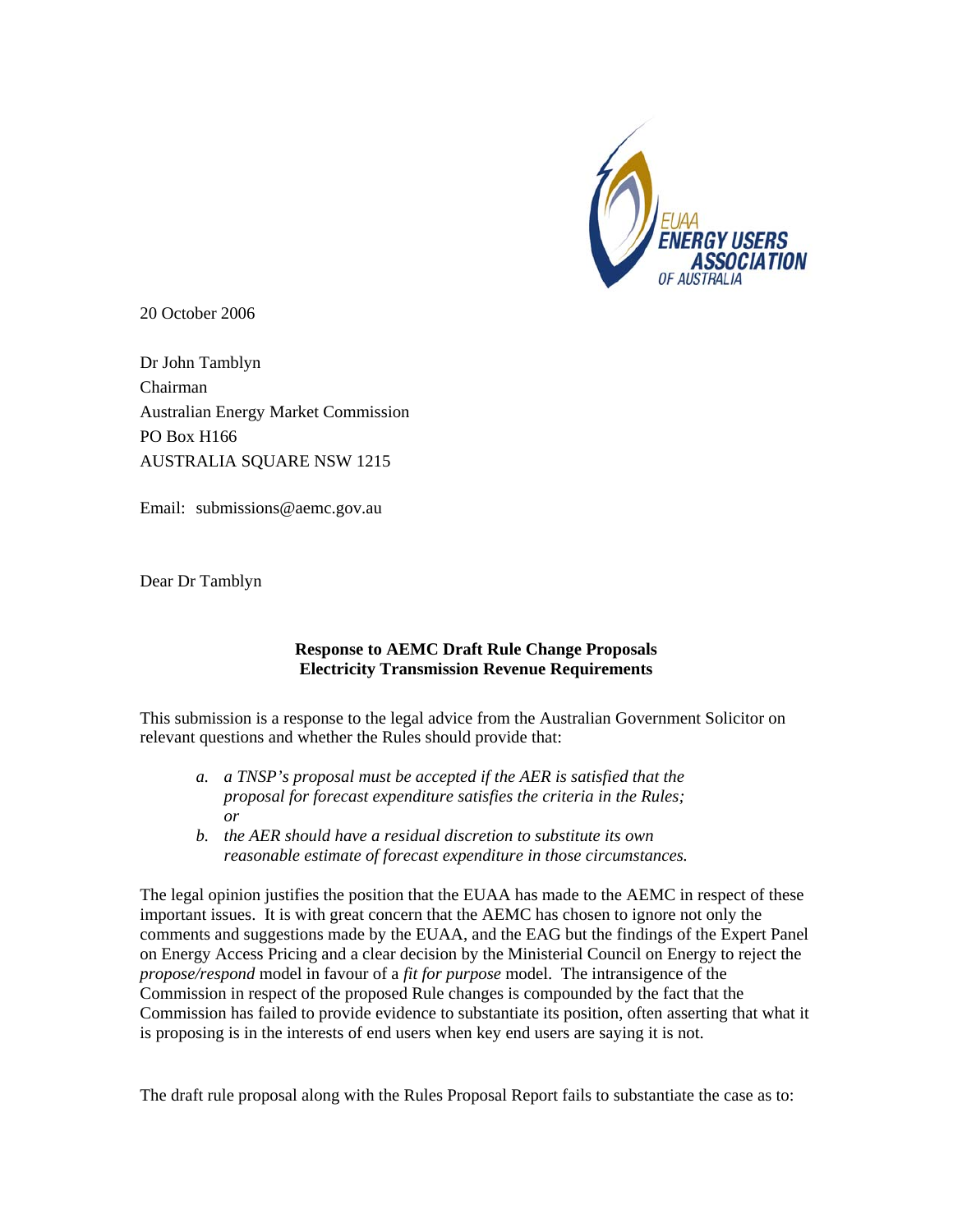- why the proposed Rule changes were necessary;
- how they will act to improve existing regulatory practice or impact on end-users; and
- how the Rule changes would facilitate achievement of the Single Market Objective (SMO) specified in section 7 of the National Electricity Law (NEL).

It also:

- fails to provide the AER with the flexibility that it requires to determine whether what is being proposed is the most efficient means of achieving the required infrastructure needs, access to network owners and related party transactions;
- fails to provide an explanation as to why the network owners need to have major reopening provisions in the draft Rule changes after the release of the draft determination and if they do, why these rights are not also extended to end users.

In short, the legal opinion has made it clear that what is being proposed by the AEMC is a *propose response* model. A propose-respond model, as identified by the Expert Panel, "*would lead to a systematic increase in the returns to regulated entities relative to the consider-decide model*"*l*<sup>[1](#page-1-0)</sup> This opportunity for systematic increase is compounded by the reasonable estimate criteria, which would allow TNSP's to choose from a range of estimates. How can this meet the SMO? As noted in the legal opinion "*where the AER accepted a total, and users considered that it was an overly generous figure, the proposed Rule would make it quite difficult for users to establish that this acceptance should be set aside in merits review".[2](#page-1-1)* This difficulty is compounded of course by the asymmetry in knowledge that already exists to the benefit of TNSP's.

## **Again we urge the AEMC to explain how the proposed Rule change meets the Single Market Objective**

## **Reasonable Estimates Test**

The AEMC's 'reasonable estimate' proposal is a significant and important departure from the current requirements in the Rules that require the AER to assess whether proposals meet the criterion of "*efficient investment given efficient operating and maintenance practices*."[3](#page-1-2) The proposal also represents a substantial departure from requirements specified in the Gas Code, for which the "*overarching requirement is that when Reference Tariffs are determined and reviewed, they should be based on the efficient cost (or anticipated efficient cost) of providing the Reference Services*."[4](#page-1-3)

We again point out that the emphasis on efficient costs is consistent with the original intent of energy reforms, whereby regulation was meant to 'mimic' the outcomes achieved in a

<span id="page-1-0"></span> 1 Draft Expert Panel Report, p 68

<span id="page-1-1"></span><sup>&</sup>lt;sup>2</sup> Page 2 Q. 5 Second Paragraph

<span id="page-1-2"></span><sup>3</sup> See: Rule 6.2.2(b)(2) and 6.2.3(d)(4).

<span id="page-1-3"></span><sup>4</sup> p. 47, Clause 8, Reference Tariff Principles, General Principles, *National Third Party Access Code for Natural Gas Pipeline Systems,* November 1997 (as Amended). Clause 8.2(e) also requires that "*any forecasts required in setting the Reference Tariff represent best estimates arrived at on a reasonable basis"*; but that requirement must be consistent with the 'overarching requirement' specified above.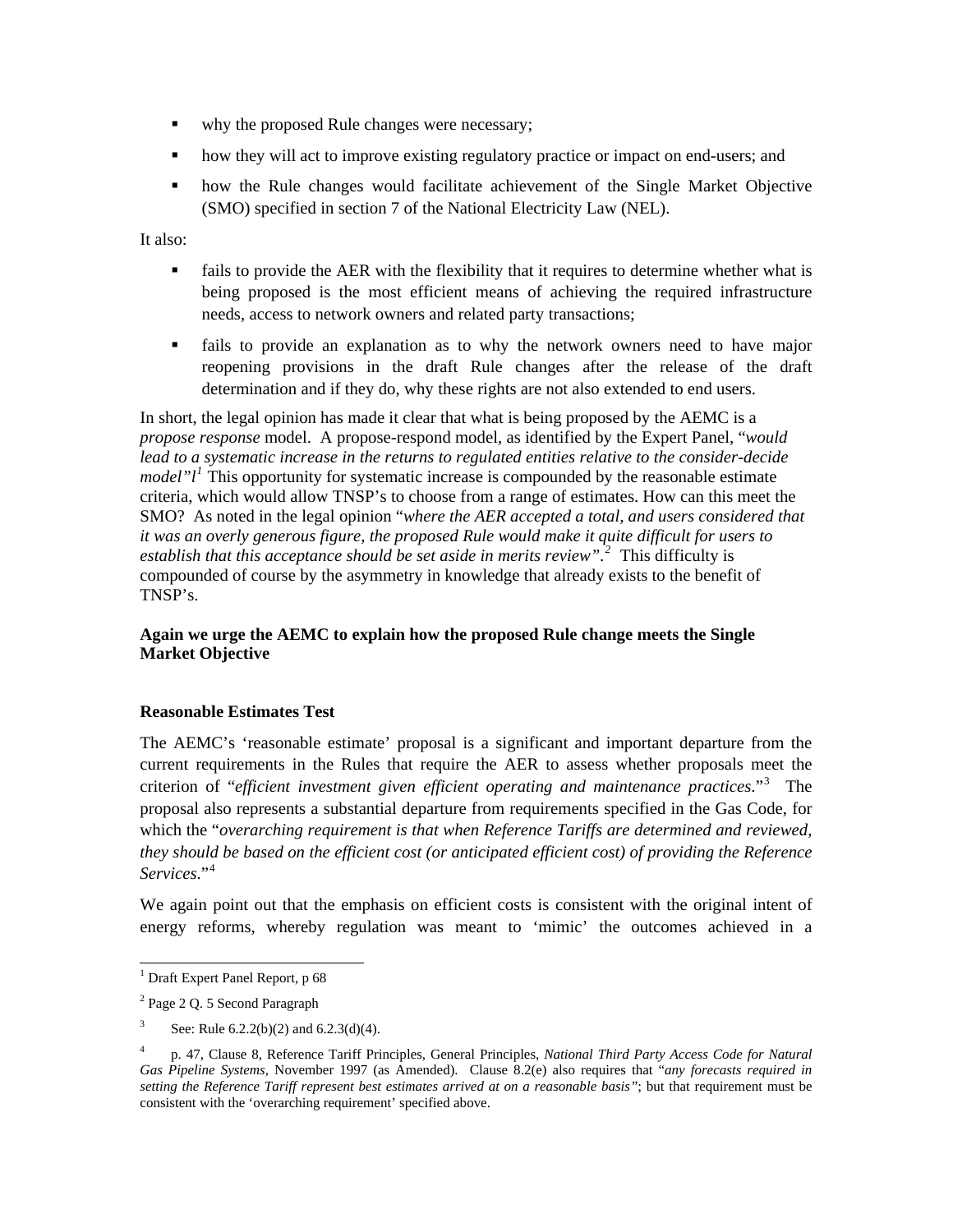competitive market. This was closely aligned with the policy objective of ensuring that energy infrastructure was provided on a competitive basis. It seems to us that a change to an essentially legal term such as "reasonable" without maintaining the primary emphasis on 'efficiency' greatly risks skewing outcomes back towards the interests of regulated businesses, allowing them to become less efficient and more profitable at the expense of end users. This would threaten the (desirable) policy objectives of energy reform and would be contrary to CoAG's energy reform principles, to the MCE's objectives and would not satisfy the SMO. These are serious concerns and seem to put the AEMC at odds with CoAG, the MCE and the SMO.

Paragraph 53 of the legal advice states that *"the use of the 'reasonable estimate' test uncertainty in forecasting, the existing case law in Gasnet and Telstra and the role of the pricing principles in resolving conflict, will result in the AER being required to accept a range of forecasts higher than those it would determine as the most appropriate or best estimate."*[5](#page-2-0) The nexus with efficiency and the policy intent of network regulation in the NEM is clearly broken. This issue cannot be looked at in isolation from the other proposed changes.

Under the Draft Rules, a TNSP can radically alter their proposal to the extent that they are, in effect, submitting a new Revenue Proposal. There appears to be nothing in the Draft Rules that would prevent a TNSP from taking this course, including in respect of matters that had been accepted by the AER in the Draft Decision or matters not previously considered.

This latitude provides ample opportunity for gaming, an outcome identified by the Expert Panel who noted:

*…by allowing the 'presumption' of approval not just to apply to the initial consideration by the AER of whether a proposal is acceptable, but requiring it also to be applied in considering the regulated entity's amended proposal lodged after the release of the draft determination, the AEMC approach does not provide any incentive to reduce regulatory game playing by entities lodging proposals.* 

*Indeed, the regulated entity has an incentive to make an ambit claim at the commencement of the process in order to discover whether it lies above the regulator's estimate of a reasonable range, and if it does, to flush a counter proposal out from the regulator in the form of a draft determination. Under the Gas Code and under the AEMC's draft Rules, this search process is at no bargaining cost to the regulated entity as it retains a capacity to make a final offer in response to the draft determination. Under the current interpretation of the Gas Code (and presumably the same would apply to the AEMC draft Rules), the regulator must accept such an offer if it lies within the regulator's estimate of a reasonable range. The final offer will not of course be less than that proposed by the regulator.[6](#page-2-1)*

The AEMC's Draft Determination, in addressing these concerns, noted that strategic behaviour was a fact of the regulatory process. This is an extraordinary comment and almost tantamount to an admission of defeat on the key matter of strategic gaming by regulated entities, and would seriously compromise attainment of the SMO. What the AEMC has failed to recognize, however,

<span id="page-2-0"></span> 5 Page 19

<span id="page-2-1"></span><sup>6</sup> Draft Expert Panel Report, p 76